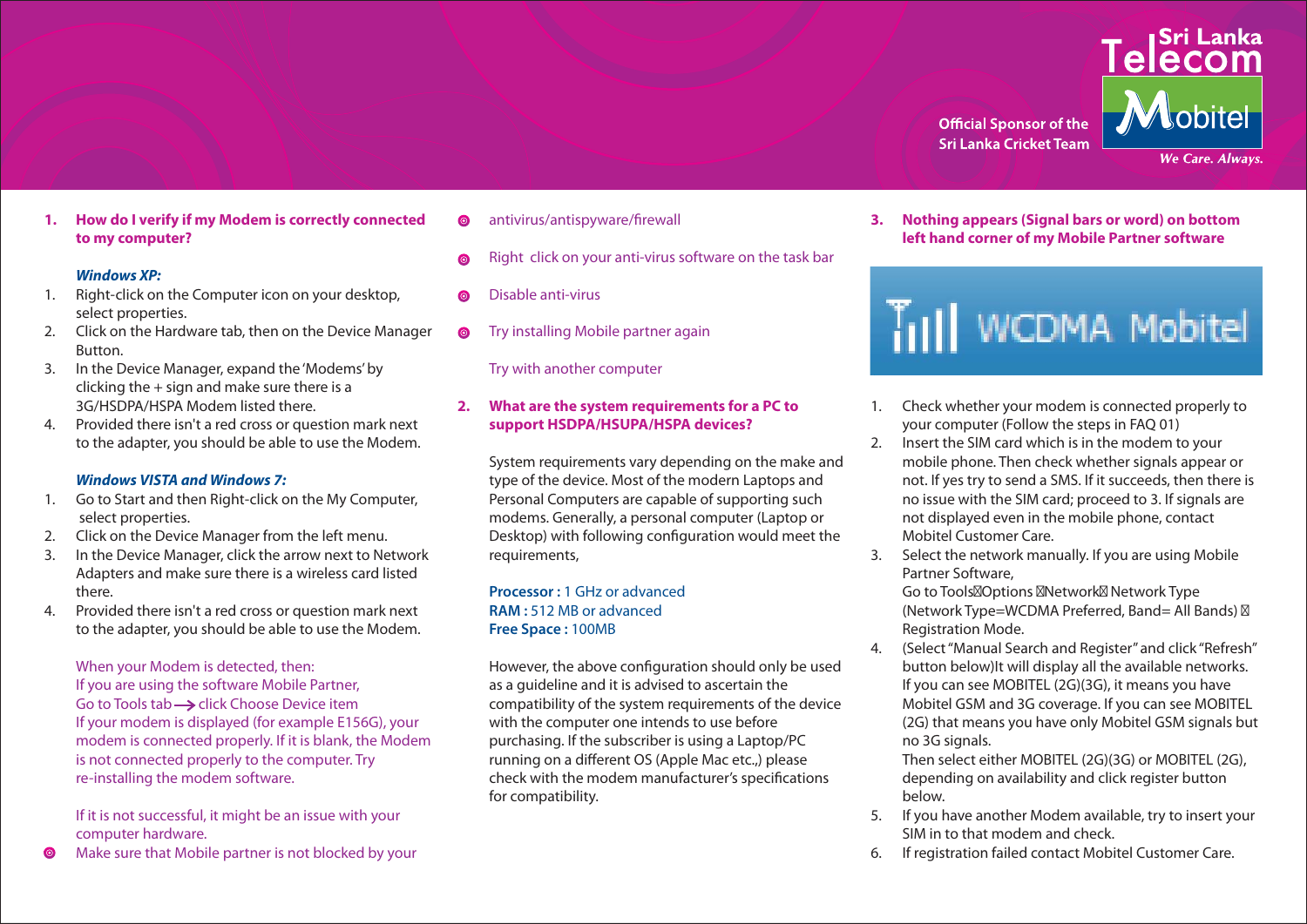

**We Care. Always.** 

#### **4. Signal bars are displayed but I can't browse the internet.**

 You need to click the "connect" button and after few seconds, it should appear as "disconnect"

| Mobile Partner                                                      | <b>L</b> OX      |
|---------------------------------------------------------------------|------------------|
| Elle Operation Tools Help                                           |                  |
| <b>Bill Sandos</b> Test <b>24</b> Phonebook<br><b>O</b> Correction  |                  |
|                                                                     |                  |
|                                                                     |                  |
| Profile Name:<br> 3G                                                | ٥<br>Connect     |
|                                                                     |                  |
|                                                                     |                  |
|                                                                     |                  |
|                                                                     |                  |
|                                                                     |                  |
|                                                                     |                  |
|                                                                     |                  |
|                                                                     |                  |
| Mobile Partner                                                      | $ \Box$ $\times$ |
| Elle Operation Tools Help                                           |                  |
| <b>EM Satatics O</b> Test <b>R</b> Provebook<br><b>B</b> Connection |                  |
|                                                                     |                  |
|                                                                     |                  |
| Profile Name:<br>3G                                                 | ۵<br>Deconnect   |
|                                                                     |                  |
|                                                                     |                  |
|                                                                     |                  |
|                                                                     |                  |
|                                                                     |                  |
|                                                                     |                  |
|                                                                     |                  |

# **5. Why can't I browse the internet even though I have connected through the software?**

 Your operating system may not be configured for automatic network configuration. The network cards should be configured to accept Automatic settings for both the IP and DNS. Below process shows how you can do it.

### *Windows VISTA:*

- 1. Please make sure that you are logged in as Administra tor of your computer
- 2. Go to Control Panel
- 3. Click in Classic View from the left, if it's not selected
- 4. Then click Network and Sharing Center
- 5. Click Manage Network Connections from left Menu
- 6. Then right click on 'Local Area Connection' or 'Wireless Network Connection' (depending on which one you want to use) and click Properties.
- 7. Select Internet Protocol Version 4(TCP/IP) and click on Properties which will enable after selecting Internet Protocol (TCP/IP)
- 8. A new window will appear. Make sure that 'Obtain an IP Address automatically' and 'Obtain DNS Server address automatically' are selected.
- 9. Click OK.

# *Windows XP:*

- 1. Please make sure that you are logged in as Administra tor of your computer
- 2. Go to Control Panel
- 3. Click in Classic View from the left, if it's not selected
- 4. Then click Network Connections
- 5. Right click on 'Local Area Connection' or 'Wireless Network Connection' (depending on which one you want to use) and click Properties
- 6. Select Internet Protocol (TCP/IP) and click on Properties, which will enable after selecting Internet Protocol (TCP/IP)
- 7. A new window will appear. Please make sure thaOb tainan IP Address automatically' and 'Obtain DNS Server address automatically' are selected. 8. Click OK.
- **6. What does HSPA/HSDPA/WCDMA/EDGE/GPRS displayed in my modem software means?**

# *This is the network type you are connected to.*

- 1. HSPA/HSDPA = The preferred and intended speed you should connect at for 3G. This is the network mode which offers you the fastest browsing experience.
- 2. WCDMA/ UMTS = Usually, this is the standby/fallback connection type when no data transfers are in progress. When data transfer happens again, it should change back to HSPA/ HSDPA.
- 3. EDGE = Your download/upload speeds will be less than HSDPA and WCDMA modes, still you would be able to browse at a lower speed.
- 4. GPRS = You might experience difficulties in browsing and experience slow download/upload speeds.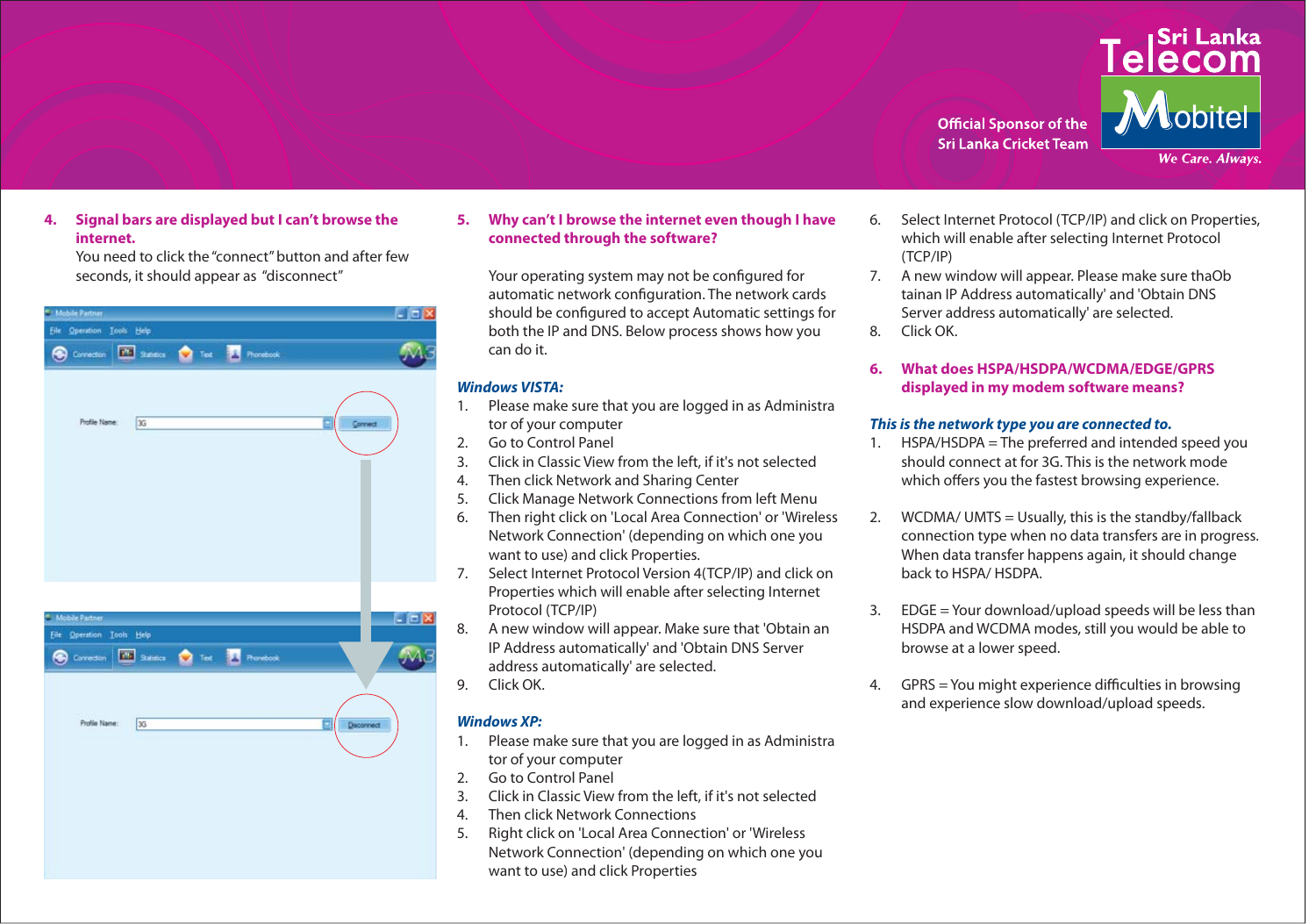

#### **7. I don't have signal bars in my Mobile Partner software but it displays GPRS or WCDMA**

 That means your signal strength is very low. Still you might be able to work at an acceptable level.

If your modem software (e.g. Mobile Partner) displays "WCDMA Mobitel", you are able to access the 3G network. Please make sure to change the network mode to "WCDMA Only" by going to the network type and selecting the WCDMA Only mode. This can be only done when you are not connected.

Tools  $\rightarrow$  Options  $\rightarrow$  Network  $\rightarrow$  Network Type (Network Type=WCDMA Only, Band= All Bands) If "GPRS Mobitel" is displayed, try to put modem in to WCDMA Only Mode.

**Note:** If you do not get any signals after you change to "WCDMA Only" mode, you do not receive 3G signals. You can only use GPRS. Please revert back to WCDMA preferred mode

# **8. How can I increase my signal strength?**

- 1. Try moving your computer to a different place (preferably to an open area), may be nearer to a window
- 2. Provided that your modem supports an external antenna, using of an external antenna might slightly increase your signal strengths and quality.
- **9. Why do I get an error message "Error 619" when I try to connect, even when I have good signals?**

This may happen due to following reasons

# *Billing Issue*

#### *Pre Paid:*

- 1. Try to send a SMS using your modem; if it is delivered successfully, there is no issue with billing.
- 2. If it was not sent, check the account balance of your SIM card by inserting it in to a mobile phone and dialing \*100#.
- 3. If you do not have enough balance or the connection was expired, re-charge your account.
- 4. If you have enough balance and connection was not expired, the error is due to other reasons.

#### *Post Paid:*

- 1. Try to send a SMS using your modem; if it is delivered successfully, there is no issue with billing.
- 2. If not, check whether your connection is not suspended due to a billing issue by sending 'usage' to 4567 in an SMS

#### *APN Not Configured Properly*

If you are using Mobile Partner Software, check the APN by going to Tools  $\longrightarrow$  Options  $\longrightarrow$  Profile Management. Correct configuration is as follow.



#### *Network Issue*

If above "1" and "2" are ok, issue may be with the network. Please call Mobitel Customer Care.

#### **10. How can I check my current usage?**

Usage can be checked through your online account on the Mobitel corporate website at www.mobitel.lk. If you have not already set up your account, you may do so by clicking on Account Login and signing up. You can view your usage statistics and pay bills online by simply logging onto My Account.

 Please note that the usage statistics of My Account would be updated after completion of each active session in a while. As such, the figures appearing in My Account may not be the most recent.

#### **11. What are the other Error Codes displayed frequently and what do they mean?**

#### **Error Code Description**

| Error 31             | Please try again. This is a temporary failure.                                                                                                                                                                                                                   |
|----------------------|------------------------------------------------------------------------------------------------------------------------------------------------------------------------------------------------------------------------------------------------------------------|
| Error 629            | No SIM card in the USB Modem.<br>The APN length is over 100 words.<br>Need import PIN code.                                                                                                                                                                      |
| Error 633            | Please try again. This is a temporary failure. If<br>not restart the PC                                                                                                                                                                                          |
| Error <sub>651</sub> | The SIM card in the USB Modem needs<br>decoding of PUK.                                                                                                                                                                                                          |
| Error 777            | The SIM card in the USB Modem needs<br>decoding of PUK.                                                                                                                                                                                                          |
| Error 678            | The current network is CS only.                                                                                                                                                                                                                                  |
| Error 680            | The pocket computer may have several<br>modems installed on it. For example, if you<br>try connecting via an E220 but your computer<br>automatically tries to install a different device<br>Option, the fail code 680 might occur. You<br>need to re-install it. |
| Error 720            | The protocol of TCP/IP run is wrong. You need<br>to re-install it.                                                                                                                                                                                               |
| Error 656            | Re-start the PC.                                                                                                                                                                                                                                                 |
| Error 797            | You are dialing-up with a background<br>network connection. You need to connect the<br>modem to the PC again.                                                                                                                                                    |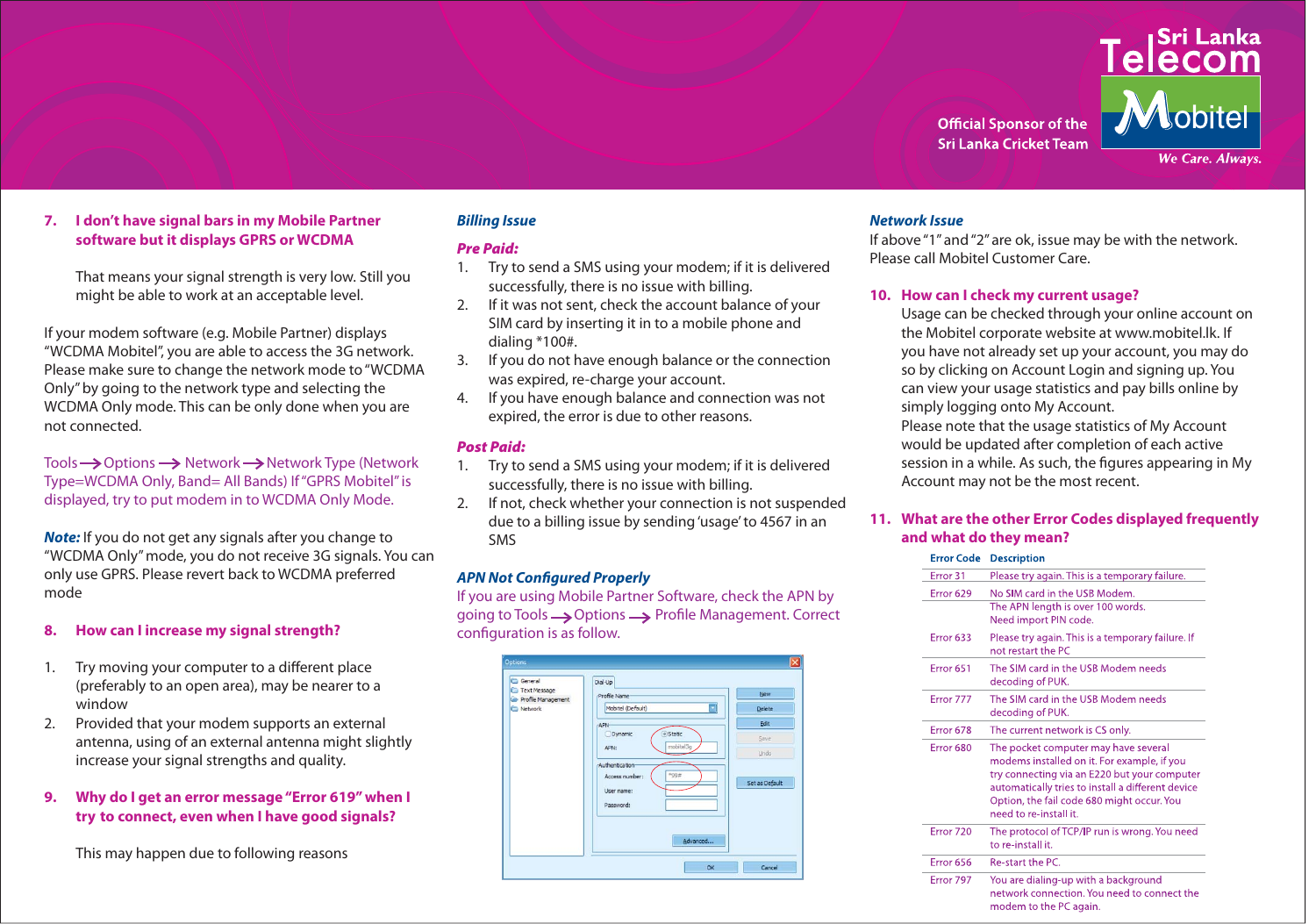**Official Sponsor of the Sri Lanka Cricket Team** 



#### **12. My modem is changing to WCDMA Mobitel to GPRS Mobitel when I am browsing**

 Go to the network type and select the WCDMA Only mode. This can be only done when you are not connected.

#### $Tools \rightarrow Options \rightarrow Network \rightarrow Network$  Tools  $\rightarrow$  Options  $\rightarrow$  Network  $Type$ (Network Type=WCDMA Only, Band= All Bands)

*Note:* If the signals disappear frequently after changing to "WCDMA Only" mode and connection is disturbed, please revert back to WCDMA preferred mode so you keep the connection alive.

#### **13. My modem is changing to HSPA/ HSDPA Mobitel to WCDMA Mobitel when I am browsing**

 It is not an issue and is normal in any HSPA/HSDPA network. Depending on the data rates required by the application, the connection mode may switch between HSPA/ HSDPA and WCDMA

#### **14. It appears 3.6 Mbps (or 7.2 Mbps) at bottom right hand corner of my computer when I am connecting to the network, but actual speed I get is different from this value.**

This is the maximum speed supported by your modem, but the maximum speed you are allowed to download data depends on your package. Actual speeds depend on your applications and the signal quality.

**15. My download speeds are not consistent and goes to 0 kbps sometimes. Then, I need to reconnect in order to browse or download again.**

This might be an issue with the firmware version of your modem. If your firmware version is not up to date, try upgrading the firmware version. If you purchased the modem from Mobitel, you can get this done through our customer care executives. Check with Mobitel customer care whether this is the latest firmware version.

#### *You can check your firmware version from;*  $Tools \rightarrow Diagonostics \rightarrow Device$

**Disannetice** 

|                   | Device SIM/USIM Network status Network settings |
|-------------------|-------------------------------------------------|
| Device name:      | E156G                                           |
| Application port: | COM4                                            |
| Serial number:    | GF5TAB3941600043                                |
| IMEI:             | 353870031780694                                 |
| Hardware version: | CD27TCPU                                        |
| Fireware version: | 11.608.05.00.00                                 |
|                   |                                                 |

### **16. My modem behaves abruptly and sometimes remains unresponsive. I face difficulties in getting connected to the internet as well.**

 Try using a different modem if possible. If there is no issue, the problem might be with your modem

- **O** Try Re-installing your modem software (e.g. Mobile Partner)
- If your firmware version is not the latest, try upgrading the firmware version. If you purchased the modem from Mobitel, you can get this done through our customer care executives. (Please refer FAQ 12 on how to check your firmware version)
- **17. My browsing speeds and download speeds are acceptable but my upload speeds are low and it takes a long time for me to attach a file to an email.**

 To upload data at a high speed, you need to be connected with HSUPA or HSPA.

**O** Check if your modem supports HSUPA or HSPA with either the product manual or through the manufacturer's website.

 Check with customer care whether the base station which serves you is HSUPA enabled.

# **18. I am connected to the network with good signal levels, but my browser does not load any web page.**

If you were authenticated and connected to the network and no web page can be opened, check your browser settings.

1. There should be no proxy configured; To check this,

> Open Internet explorer  $\rightarrow$  Tool  $\rightarrow$  Internet Options Connections  $\rightarrow$  LAN Settings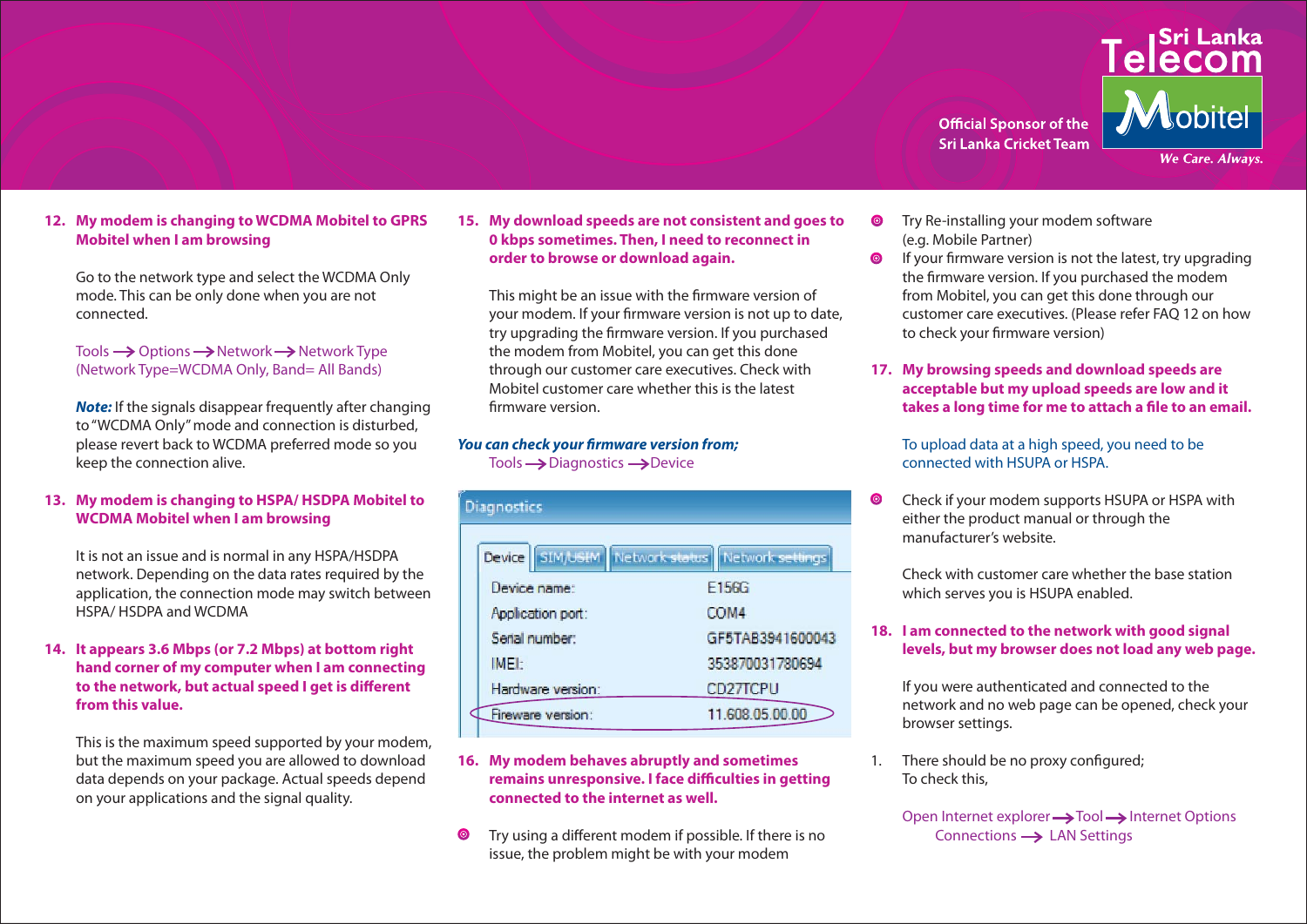

| Automatic configuration | Automatic configuration may override manual settings. To ensure the<br>use of manual settings, disable automatic configuration. |       |          |
|-------------------------|---------------------------------------------------------------------------------------------------------------------------------|-------|----------|
|                         | √ Automatically detect settings                                                                                                 |       |          |
|                         | Use automatic configuration script                                                                                              |       |          |
| Address                 |                                                                                                                                 |       |          |
| Proxy server            |                                                                                                                                 |       |          |
|                         | Use a proxy server for your LAN (These settings will not apply to<br>dial-up or VPN connections).                               |       |          |
| Address:                |                                                                                                                                 | Port: | Advanced |
|                         | V Bypass proxy server for local addresses                                                                                       |       |          |
|                         |                                                                                                                                 |       |          |

*Note:* The method of configuring depends on the browser used. Please check with the browser help if you use another type of browser.

2. Offline mode should not be selected Open Internet explorer  $\rightarrow$  Tool

| Delete Browsing History      |     |             |
|------------------------------|-----|-------------|
| Diagnose Connection Problems |     |             |
| Pop-up Blocker               |     |             |
| <b>Phishing Filter</b>       |     | This tick   |
| Manage Add-ons               |     | should not  |
| <b>Work Offline</b>          |     | he there If |
| Windows Update               |     | it appears, |
| <b>Full Screen</b>           | F11 | click on    |
| Menu Bar                     |     | "Work       |
| Toolbars                     |     | Offline"    |
| Create Mobile Favorite       |     |             |
| Send to OneNote              |     |             |
| <b>Internet Options</b>      |     |             |

3. Try deleting temporary internet files, cookies and history. Having such data collected for a long period, also makes browsers not to work properly.

Open Internet explorer  $\rightarrow$  Tool  $\rightarrow$  Delete Browsing History…

| <b>Temporary Internet Files</b>                                                                                      |                  |
|----------------------------------------------------------------------------------------------------------------------|------------------|
| Copies of webpages, images, and media that<br>are saved for faster viewing.                                          | Delete files     |
| Cookies<br>Files stored on your computer by websites to<br>save preferences such as login information.               | Delete cookies   |
| <b>History</b><br>List of websites you have visited.                                                                 | Delete history   |
| Form data<br>Saved information that you have typed into<br>forms.                                                    | Delete forms     |
| Passwords<br>Passwords that are automatically filed in when<br>you log on to a website you've previously<br>visited. | Delete passwords |
|                                                                                                                      |                  |

Click on each of the 3 buttons When it prompts the question for "yes" or "no", please select "yes"

#### **19. My PC loses connectivity with the Mobile Broad band Modem.**

 This might be related to a hardware issue of your PC or a bug in the operating system you use.

 This is an issue which affects some Microsoft Windows Vista users (pre-service pack 1) which is related to the way in which Windows Vista handles the power management of USB devices. To resolve this,

- 1. Click "Start",
- 2. In "Start Search" appearing in the bottom of the start menu, type in "Power Options".
- 3. Open the Program once it is found.
- 4. Choose a "Power Plan" that suits your needs from the three available, e.g., "High Performance".
- 5. Click on "Change Plan Settings" which highlighted underneath the plan you have chosen in the above step,
- 6. Click on "Change advanced power settings",
- 7. In the new dialogue box find the entry called "USB Settings",
- 8. Expand the "USB Settings" option by clicking on the "+" sign,
- 9. Expand the "USB selective suspend setting" option by clicking on the "+" sign,
- 10. Change setting to "Enabled" for both "On battery" and "Plugged in".

 If you still experience issues after this please refer to the following Microsoft patch: http://support.microsoft.com/kb/941600/en-us